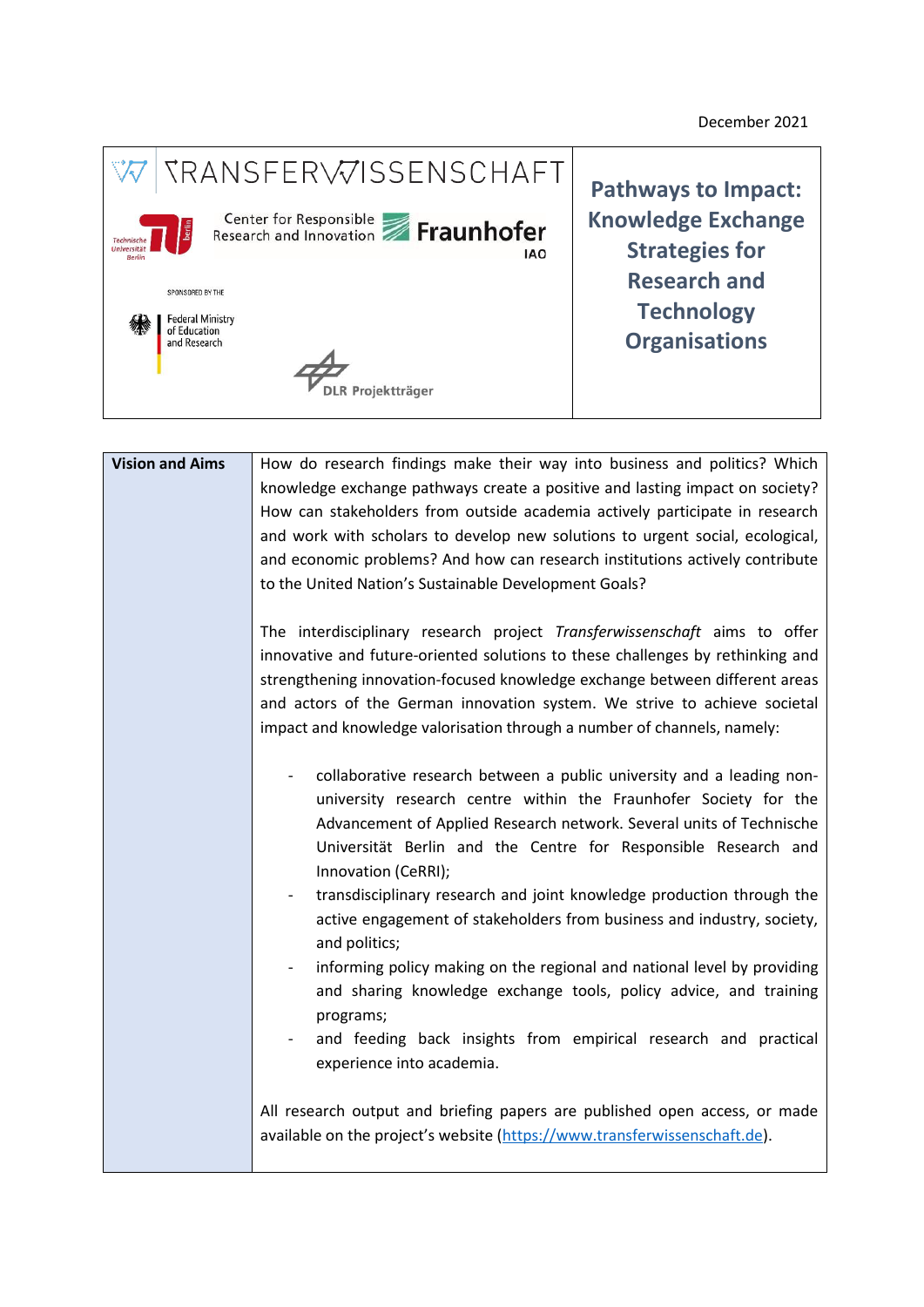| <b>Target Audience</b> | Knowledge exchange strategists and managers in Research and                                                                                                     |
|------------------------|-----------------------------------------------------------------------------------------------------------------------------------------------------------------|
|                        | <b>Technology Organisations</b>                                                                                                                                 |
|                        | Researchers and educators in academia                                                                                                                           |
|                        | Research policy makers                                                                                                                                          |
| <b>Key Features</b>    | Transferwissenschaft follows a unique path to societal impact and knowledge                                                                                     |
|                        | valorisation. The project follows a practice-oriented approach that combines                                                                                    |
|                        | transdisciplinary empirical research with developing new opportunities for                                                                                      |
|                        | teaching and training, and prototyping and testing tools together with                                                                                          |
|                        | knowledge exchange strategists and managers. In doing so, we make sure that                                                                                     |
|                        | the results of our empirical research yield solutions that are validated and<br>tested by prospective users, who will then use our tools, methods, and teaching |
|                        | and training curricula to shape future knowledge exchange policies, strategies,                                                                                 |
|                        | and practices.                                                                                                                                                  |
|                        |                                                                                                                                                                 |
|                        | Over the past two and half years, a number of pathways have demonstrated a                                                                                      |
|                        | high potential to achieve societal impact and knowledge valorisation, including:                                                                                |
|                        | (a) shaping policy and knowledge exchange practices through transdisciplinary                                                                                   |
|                        | research; (b) teaching and training curricula; (c) developing and distributing<br>tools and policy guidelines; and (d) developing and testing an actionable     |
|                        | strategic framework for mission-oriented knowledge exchange serving a                                                                                           |
|                        | roadmap for knowledge exchange managers in research and technology                                                                                              |
|                        | organisations adapting their organisation's knowledge exchange strategy to fit                                                                                  |
|                        | Sustainable Development Goals.                                                                                                                                  |
|                        | (a) Transferwissenschaft's transdisciplinary<br>research<br>methodology                                                                                         |
|                        | guarantees that relevant stakeholders from different sectors of society                                                                                         |
|                        | play an integral part in knowledge production through the integration of                                                                                        |
|                        | their specific knowledge resources and bodies of knowledge. This                                                                                                |
|                        | approach makes sure that relevant stakeholders are involved in the                                                                                              |
|                        | development and testing of knowledge exchange practices and                                                                                                     |
|                        | strategies from the very start, thereby being able to negotiate research                                                                                        |
|                        | goals, and integrating insights from our ongoing research into their<br>every-day work.                                                                         |
|                        | (b) Qualified strategists and managers are key to achieving sustainable                                                                                         |
|                        | impact and innovative answers to complex societal challenges. We have                                                                                           |
|                        | developed and successfully tested a seminar for engineering students                                                                                            |
|                        | that aims at building up much-needed knowledge exchange skills for                                                                                              |
|                        | mission-oriented and co-creative collaboration processes. The seminar                                                                                           |
|                        | has been offered as part of the Mechanical Engineering curriculum at                                                                                            |
|                        | Technische Universität Berlin since winter 2019, and is currently                                                                                               |
|                        | completing its fourth teaching cycle.<br>(c) Another unique feature of Transferwissenschaft is the continuing                                                   |
|                        | development of tools and policy guidelines assisting knowledge                                                                                                  |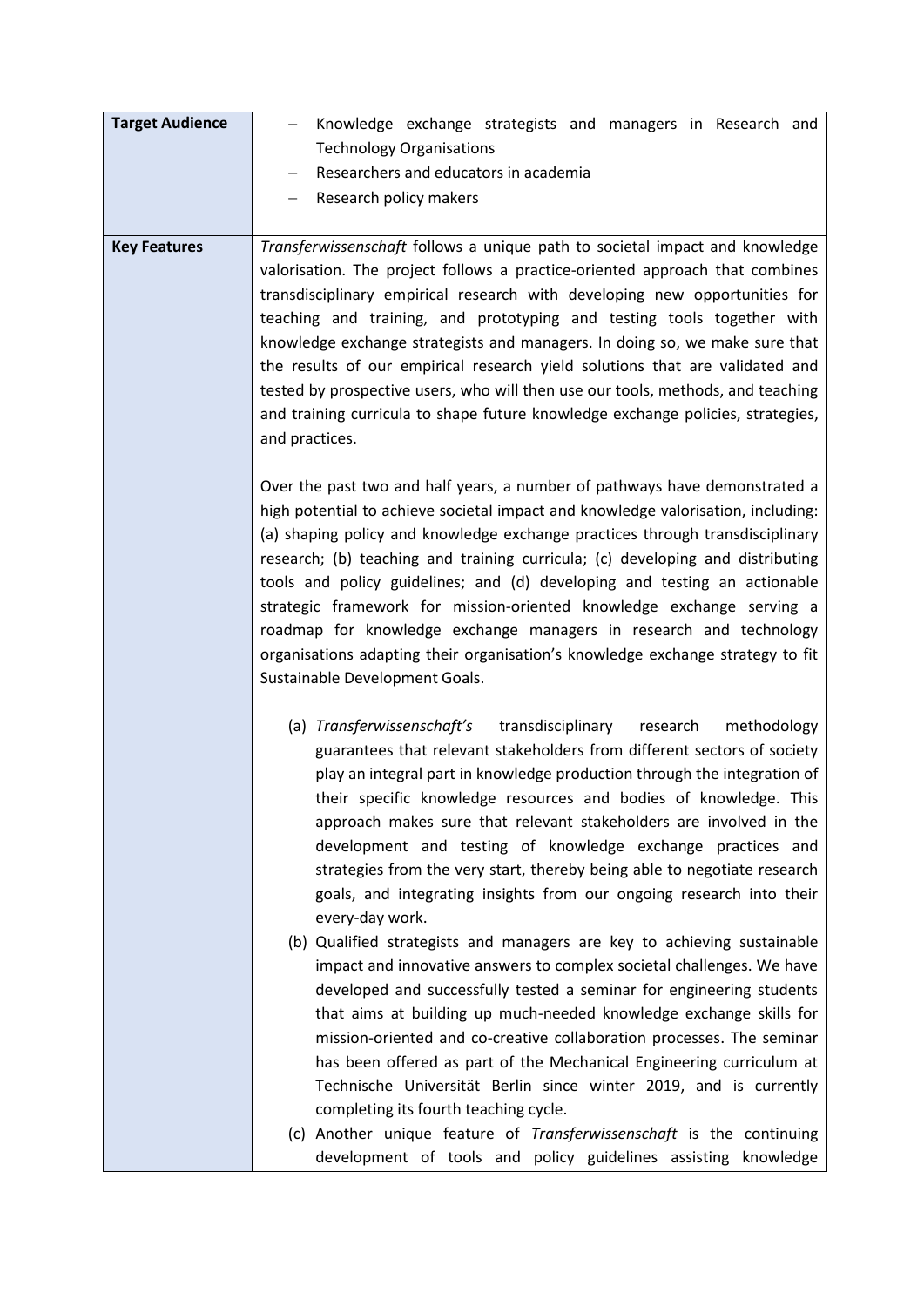|                                               | exchange strategists and managers to achieve societal impact and policy<br>agenda setting on the regional, national or international level. Over the<br>past two years, our team has developed a number of tools and<br>guidelines that are listed below. In addition, we maintain very close ties<br>with policy makers from Germany by holding regular consultation<br>events, workshops, and conferences.<br>(d) We developed a framework for the implementation of mission-<br>oriented, impact-focused knowledge exchange strategies and practices<br>in universities and non-university research organisations. The |
|-----------------------------------------------|---------------------------------------------------------------------------------------------------------------------------------------------------------------------------------------------------------------------------------------------------------------------------------------------------------------------------------------------------------------------------------------------------------------------------------------------------------------------------------------------------------------------------------------------------------------------------------------------------------------------------|
|                                               | framework exemplifies how knowledge exchange managers can meet<br>the expectations posed by the merging policy paradigm by<br>implementing a knowledge exchange-friendly culture and governance;<br>build up organizational competence; identify actors, and build a<br>network of collaborators; and facilitate co-creation. The framework was<br>developed on the basis of expert input and a systematic review of<br>scientific literature.                                                                                                                                                                            |
|                                               | Our products and outputs, most notably our tools and guidelines, are being<br>used by managers at the Fraunhofer Society headquarters, and will continue to<br>influence the Society's approach to knowledge exchange strategies. Our<br>expertise and insights have also informed the recent work of a policy think tank<br>at the German Federal Ministry of Education and Research (Bundesministerium<br>für Bildung und Forschung), as well as the knowledge exchange strategy of<br>Technische Universität Berlin.                                                                                                   |
| <b>Achievements &amp;</b><br><b>Learnings</b> | Seminar 'Engineering for Impact' at Technische Universität Berlin,<br>Faculty of Mechanical Engineering and Transport Systems (since 2020)<br>Foresight project 'Future of Transfer 2030+' (2020)<br>Transdisciplinary online workshop 'online workshop 'The Future of<br>Research and Research for the Future' (2020)<br>'Impact Circle: Tool for Integrated Sustainability' (2020-21)<br>Toolkit 'Impact Entrepreneurship' (2021)<br>$\qquad \qquad -$<br>Comprehensive strategic framework for mission-oriented knowledge<br>and technology exchange (2021)                                                            |
| Launch Date &<br><b>Duration</b>              | 1 June 2019 to 31 Dec 2022                                                                                                                                                                                                                                                                                                                                                                                                                                                                                                                                                                                                |
| <b>Partners/Sponsors</b>                      | Project partners                                                                                                                                                                                                                                                                                                                                                                                                                                                                                                                                                                                                          |
|                                               | Technische Universität Berlin<br>Fraunhofer-Institut für Arbeitswirtschaft und Organisation IAO, Center                                                                                                                                                                                                                                                                                                                                                                                                                                                                                                                   |
|                                               | for Responsible Research and Innovation CeRRI                                                                                                                                                                                                                                                                                                                                                                                                                                                                                                                                                                             |
|                                               | Funded by the German Federal Ministry of Education and Research under grant                                                                                                                                                                                                                                                                                                                                                                                                                                                                                                                                               |
|                                               | agreements number 01IO1908 and 01IO1909.                                                                                                                                                                                                                                                                                                                                                                                                                                                                                                                                                                                  |
| <b>Further</b><br><b>Information</b>          | Please find reports and publications at https://www.transferwissenschaft.de.                                                                                                                                                                                                                                                                                                                                                                                                                                                                                                                                              |